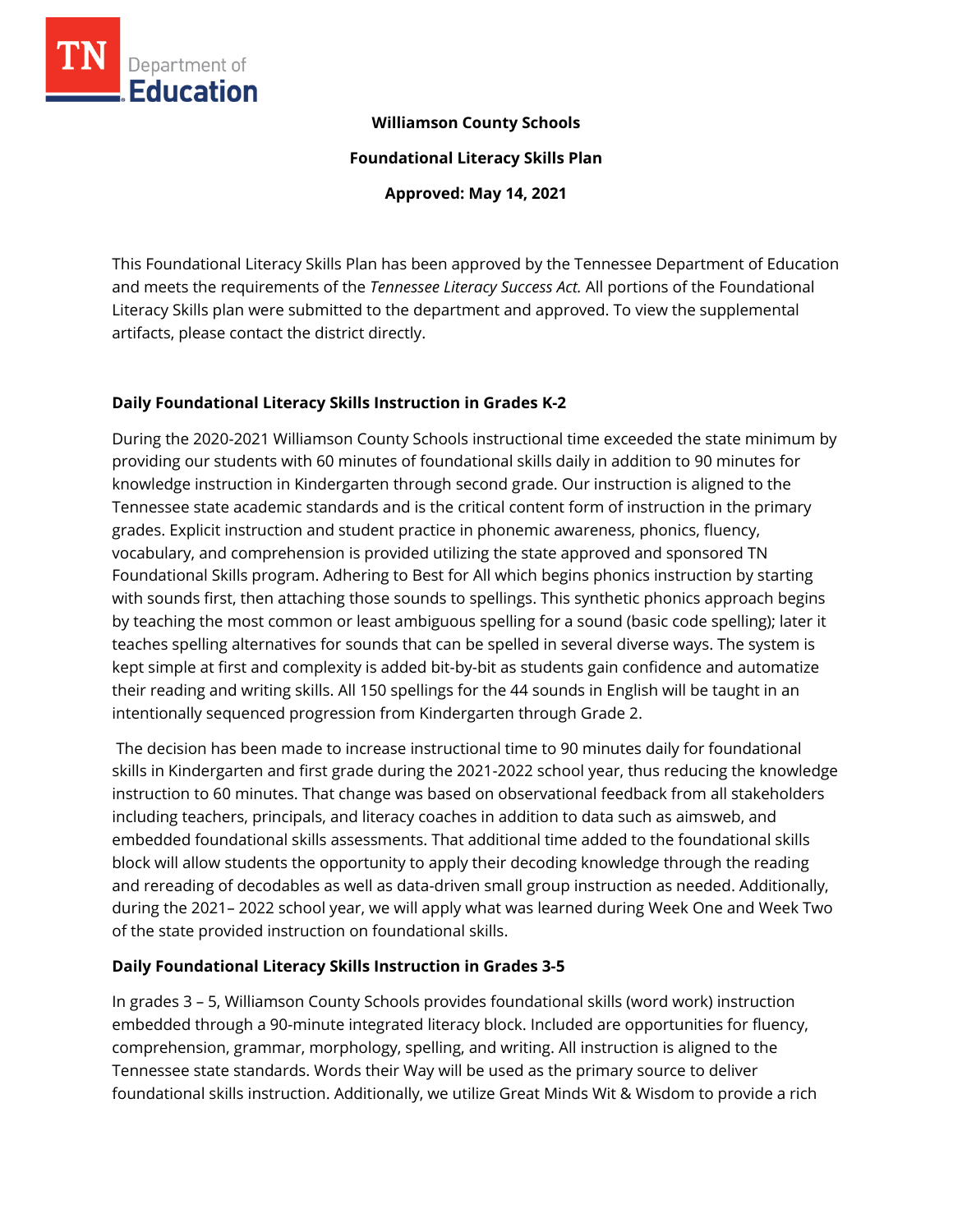Department of Education

foundation for vocabulary and grammar skills. Through the explicit use of these two programs, we are able to provide a comprehensive approach to literacy instruction for our students in grades three through five.

For example, our fourth-grade students are currently studying a module of Greek Myths. Modules begin with a study of art to teach students how to glean information from a type of text focused around an essential question. After that initial introduction, students activate prior knowledge and read texts in a variety of ways: read aloud, partner, small group, or independently. After readings, students frequently summarize the content, through a variety of instructional practices, unpack the most essential vocabulary "word work," respond to a series of scaffolded questions, and write responses utilizing the grammar and writing skills embedded in the Wit and Wisdom modules. In all cases, evidence from the text is used to support their answer. Vocabulary lessons provide explicit support for vocabulary needed to access the complex text. Additional time is spent on word work using Words Their Way to continue to develop both encoding and decoding skills and competencies in our students.

#### **Approved Instructional Materials for Grades K-2**

Approved waiver for other materials

### **Approved Instructional Materials for Grades 3-5**

Great Minds - 3-5 Wit and Wisdom

### **Additional Information about Instructional Materials**

Since our district has adopted Wit & Wisdom, an approved curriculum for ELA instruction, we also utilize Words Their Way to supplement foundational skills. This allows us to address any gaps in foundational skills as indicated by our screening and diagnostic data. This instruction is embedded in our 90-minute ELA block. Additional reading opportunities are provided through a supplemental reading list, designed by Wit & Wisdom to build both background knowledge and reinforce skills taught within the module.

# **Universal Reading Screener for Grades K-5. This screener complies with RTI<sup>2</sup>and Say Dyslexia requirements.**

Williamson County Schools utilizes aimsweb as our universal reading screener to identify students at-risk in grades K-5. This screener is administered three times per year, fall, winter, and spring, as guided by the RTI2 framework. All students in grades K-5 are also screened using our universal dyslexia screener, which measures all areas required by Say Dyslexia Law (phonological awareness, phonemic awareness, sound symbol recognition, alphabet knowledge, decoding, and rapid naming). Additionally, we included a spelling inventory to measure encoding skills. When a student scores below the 26th percentile on these universal reading measures, they are screened using the PWRS Assessment to identify specific gaps in decoding.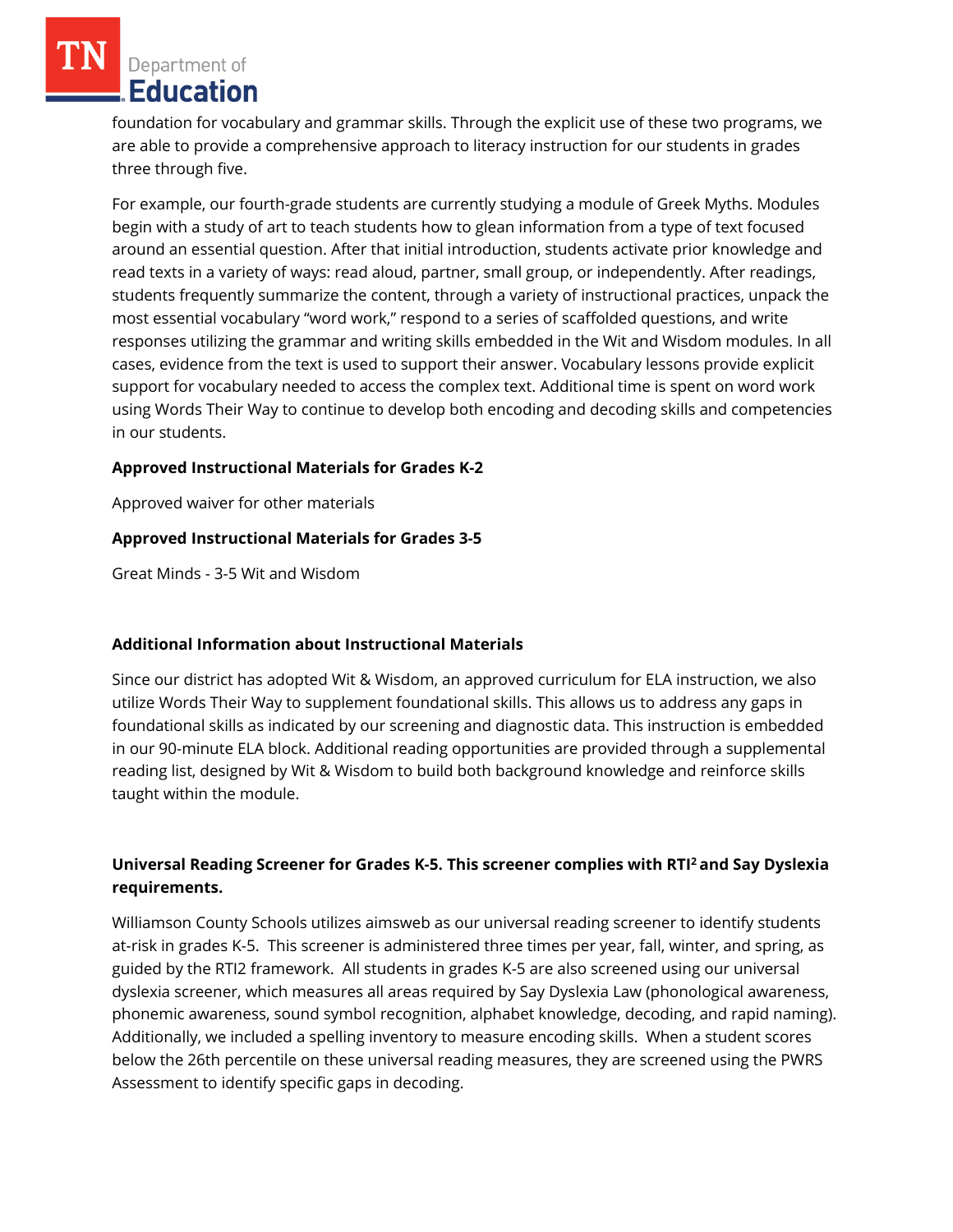Department of **Education** 

#### **Intervention Structure and Supports**

Williamson County Schools adheres to the guidance in the state's RTI2 model to identify and support students identified as "at-risk" for reading deficiencies. In the fall, students in grades K-5 are given a universal reading screener (aimsweb). Based on close review of the data provided from our universal screeners, grade level-teachers and building data teams meet to determine which students score below the 26th percentile. Students who demonstrate the need are identified as Tier II (11 – 25 percentile) or Tier III (1 – 10 percentile). Students designated to receive Tier II or Tier III instruction are given additional diagnostic assessments to determine the specific deficits to help building data teams assign students to a small group for intervention to target the most significant area of reading deficiency.

Students receive daily, small-group intervention beyond core instruction (30-45 minutes), targeting the specific identified reading deficit. Students identified for such intervention receive explicit, targeted instruction utilizing vetted resources as prescribed to address the specific gap in skills. (WCS has compiled a list of research-based options for reading intervention available to students who have been identified with a significant reading deficiency.) Intervention providers use diagnostic and placement assessments to tailor plans to meet the needs of RTI students, and closely monitor progress on a biweekly (Tier II) or weekly (Tier III) basis. Building data teams meet every 4 ½- 6 weeks to determine if the intervention is effective or if a change is needed. Decisions made during data team meetings bring into consideration additional sources of data (attendance, engagement) before making changes such as pacing of the program, increased number of minutes, change in program or provider.

In the fall, all K-5 students are given our universal reading screening measures. Students who fall below designated cut scores are given additional survey level assessments to screen for dyslexia. Following fall screening and school-level data team meetings, letters are sent to all parents of students who have been identified as a student in need of a dyslexic-specific intervention. This letter outlines the process for screening, plan for intervention (including the provider and times/schedule), specific area(s) of deficit the intervention will focus on, and access to resources for parents via the state of Tennessee's "Say Dyslexia" bill.

Students in grades K-5 who have characteristics of dyslexia receive specialized instruction daily using the SPIRE program, which uses an Orton-Gillingham approach (language-based, structured, sequential, cumulative, explicit, and multi-sensory phonics instruction). Elementary students who have deficits in the area of fluency receive targeted interventions such as Read Live, Read Naturally or Six-Minute Solution, which include repeated reading with feedback. Making Connections and The Comprehension Toolkit are used to address the needs of students with a deficit in reading comprehension.

#### **Parent Notification Plan/Home Literacy Reports**

Following each screening window (fall, winter, and spring) and school-level data team meetings, letters are sent to all WCS parents of K-5 students who have been identified as a student who should receive reading intervention to address a specific area of deficit (identified by scoring below the 26th percentile). This letter sent to parents identifies the screening process, specific plan for reading